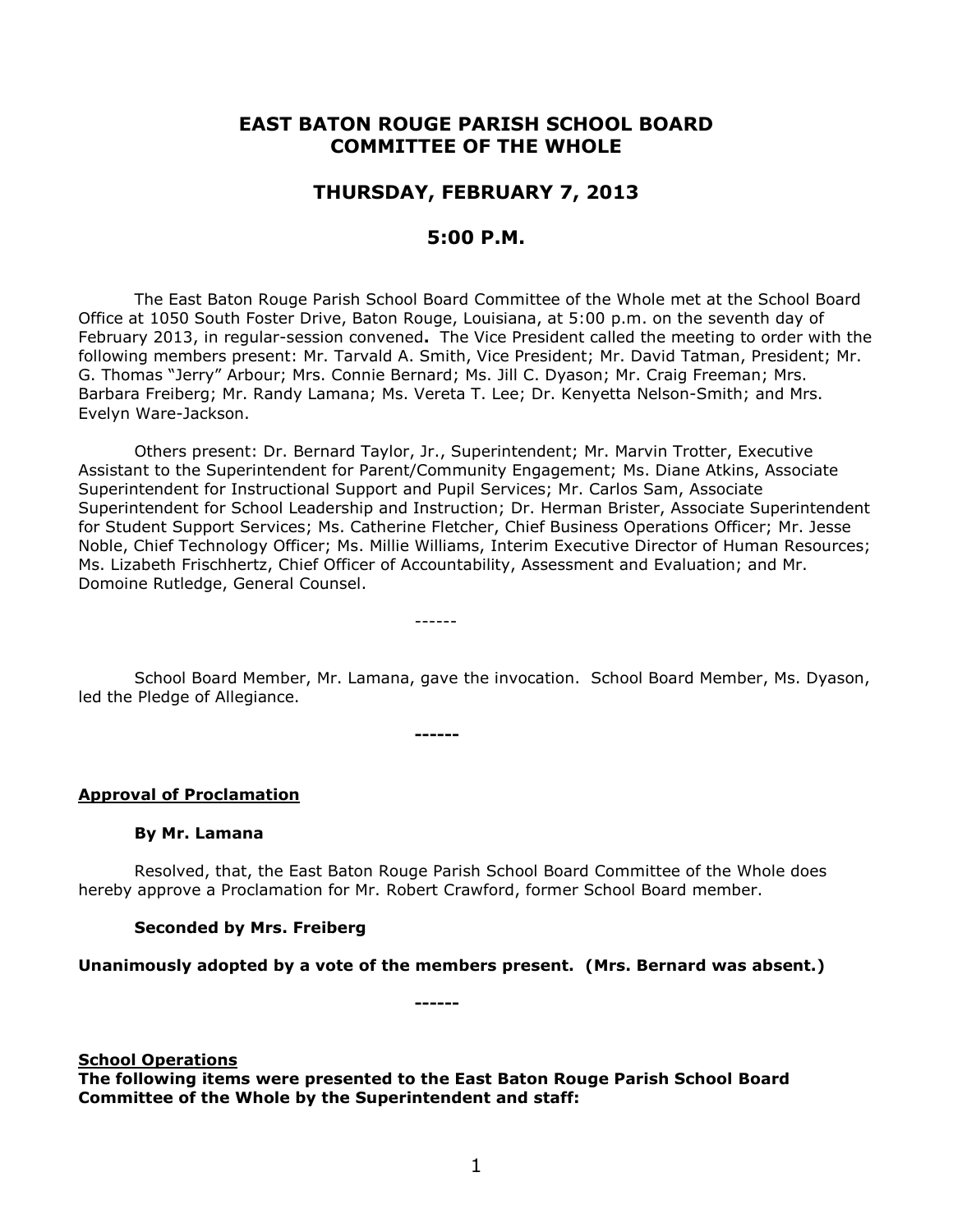### **Settlement of a Law Suit**

### **By Mr. Arbour**

The East Baton Rouge Parish School Board Committee of the Whole does hereby accept the recommendation of Mr. Domoine Rutledge, General Counsel, East Baton Rouge Parish School Board, in the matter of: Willie Carney v. EBRPSB d/b/a EBRPSS and Eddie Randolph, Docket No.: 593,290, Section 23, 19<sup>th</sup> JDC, Parish of East Baton Rouge.

### **Seconded by Ms. Dyason**

## **Favorably recommended to the full Board by a vote of the members present. (Mrs. Bernard was absent.)**

**------**

### **Settlement of a Law Suit**

#### **By Mr. Lamana**

The East Baton Rouge Parish School Board Committee of the Whole does hereby accept the recommendation of Mr. Domoine Rutledge, General Counsel, East Baton Rouge Parish School Board, in the matter of: Chester Wyles v. East Baton Rouge Parish School Board, Suit No.: 08-22030, OWC, District 5.

#### **Seconded by Mr. Arbour**

## **Favorably recommended to the full Board by a vote of the members present. (Mrs. Bernard was absent.)**

**------**

## **Swing Space for Lee High School**

#### **By Mr. Arbour**

The East Baton Rouge Parish School Board Committee of the Whole does hereby favorably recommend the following item: approval of Option #4 as a swing space for the Lee High School faculty and students.

#### **Seconded by Mr. Freeman**

## **Discussion followed.**

### **The following substitute motion was made.**

#### **By Mrs. Bernard**

The East Baton Rouge Parish School Board Committee of the Whole does hereby favorably recommend the following item: approval of Option #2 as a swing space for the Lee High School faculty and students. The Board also reserves the right to rename Valley Park.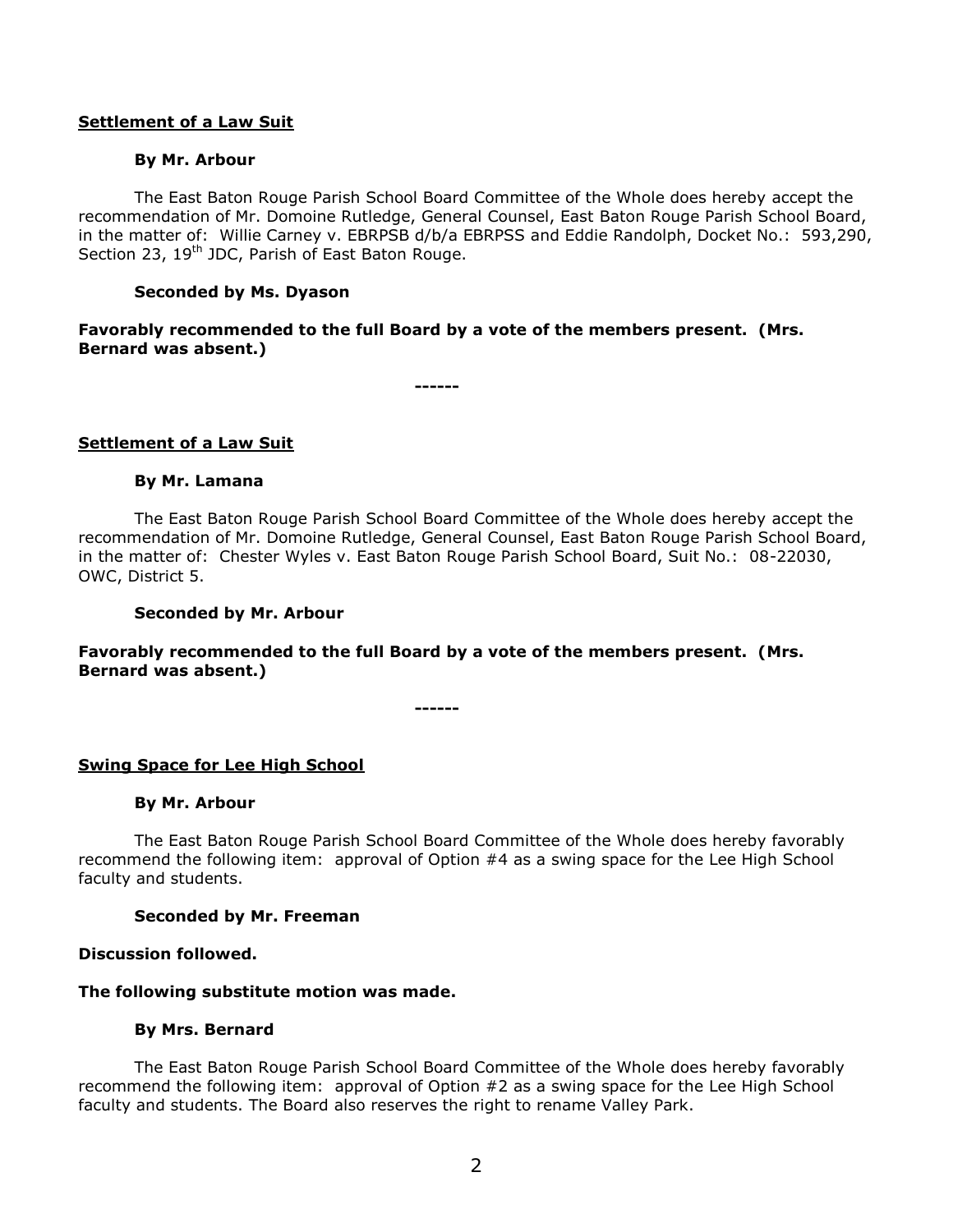## **Seconded by Ms. Dyason**

**Discussion continued.**

**The original motion was withdrawn by the originator and the seconder.** 

**Favorably recommended to the full Board by a vote of all the members.**

**-----**

## **RFPS for Tax Plan Program Manager**

## **By Mr. Arbour**

The East Baton Rouge Parish School Board Committee of the Whole does hereby favorably recommend the following item: approval to go out for Request for Proposals (RFPs) for the provision of Tax Plan Program Manager services.

### **Seconded by Dr. Nelson-Smith**

### **Discussion followed.**

### **The following substitute motion was made.**

### **By Mr. Freeman**

The East Baton Rouge Parish School Board Committee of the Whole does hereby favorably recommend the following item: approval of the renewal of the Program Manager's contract.

## **Seconded by Mrs. Bernard**

#### **The vote on the substitute motion was as follows:**

| Yeas: (5)    | Mrs. Bernard, Ms. Dyason, Mr. Freeman, Mr. Tatman, and Ms.<br>Ware-Jackson |
|--------------|----------------------------------------------------------------------------|
| . <i>.</i> . |                                                                            |

- **Nays: (5) Mr. Arbour, Mr. Lamana, Ms. Lee, Dr. Nelson-Smith, and Mr. Smith**
- **Abstained: (1) Mrs. Freiberg**
- **Absent: (0) None**

**The motion failed.**

## **Discussion continued.**

## **The following substitute motion was made.**

**By Mr. Tatman**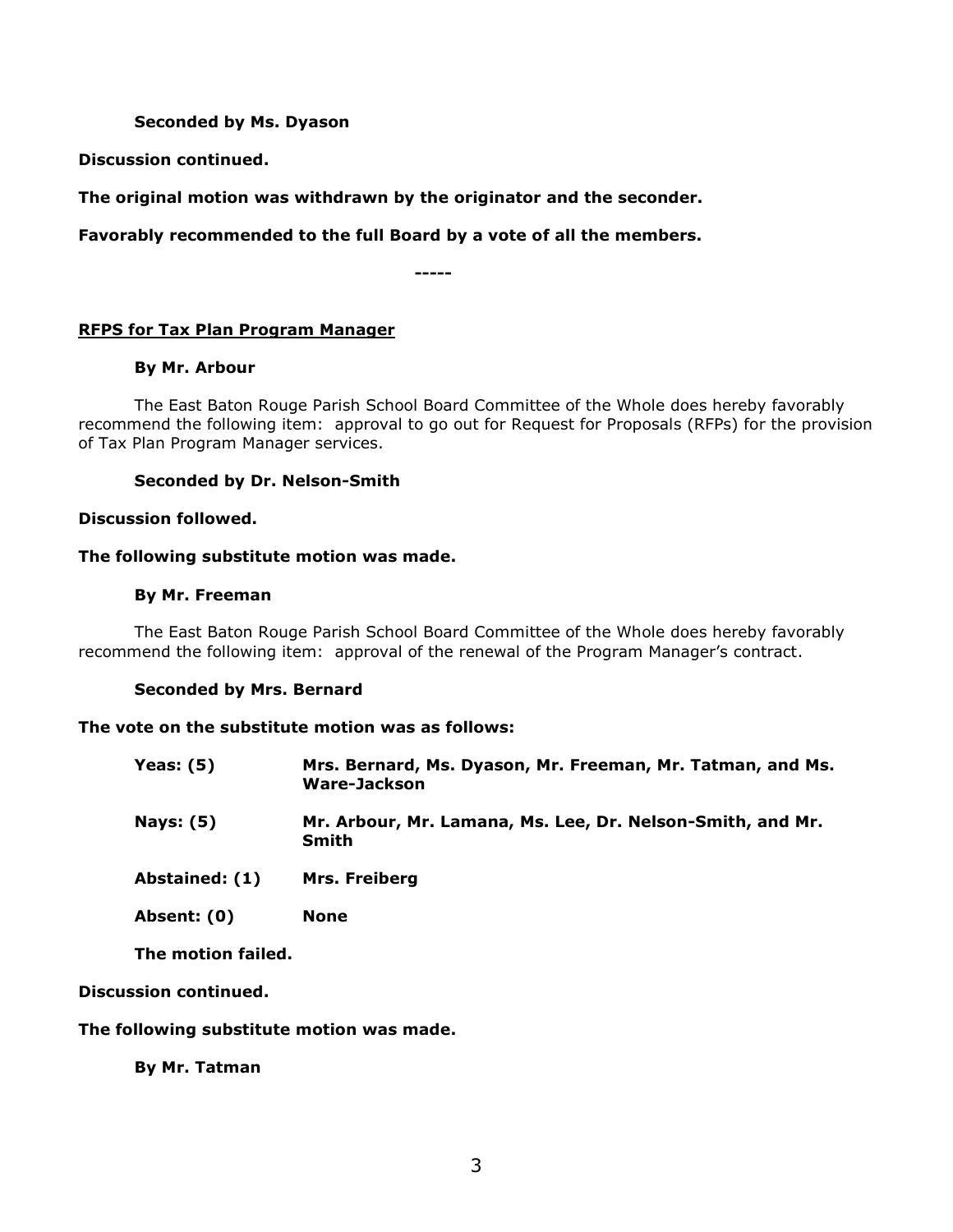The East Baton Rouge Parish School Board Committee of the Whole does hereby refer the following item to the East Baton Rouge Parish School Board without recommendation**:** renewal of the Program Manager's contract, or its intent to request proposals for the provision of Tax Plan Program Manager services.

#### **Seconded by Mrs. Freiberg**

#### **The vote on the substitute motion was as follows:**

| <b>Yeas: (8)</b> | Mrs. Bernard, Ms. Dyason, Mr. Freeman, Mrs. Freiberg, Ms. Lee,<br>Mr. Smith, Mr. Tatman, and Ms. Ware-Jackson |
|------------------|---------------------------------------------------------------------------------------------------------------|
| <b>Nays: (2)</b> | Mr. Arbour and Mr. Lamana                                                                                     |
| Abstained: (1)   | Dr. Nelson-Smith                                                                                              |
| Absent: (0)      | None                                                                                                          |

#### **The motion was approved for referral to the Board without recommended.**

**------**

#### **Lease Contract Renewal**

#### **By Mr. Tatman**

The East Baton Rouge Parish School Board Committee of the Whole does hereby favorably recommend the following item: approval of a Lease Contract Renewal between The Federal Aviation Administration (FAA) and the East Baton Rouge Parish School Board for a Low Level Windshear Alert System for the period of October 1, 2013, through September 30, 2028.

#### **Seconded by Mrs. Bernard**

#### **Favorably recommended to the full Board by a vote of all the members.**

**------**

**Agreement**

### **By Mr. Lamana**

The East Baton Rouge Parish School Board Committee of the Whole does hereby favorably recommend the following item: approval of an agreement between the East Baton Rouge Parish School Board and Layne Heavy Civil, Inc. for full access and temporary use of a portion of the north parking lot at Lee High School until May 22, 2013.

#### **Seconded by Mrs. Freiberg**

#### **Favorably recommended to the full Board by a vote of all the members.**

**------**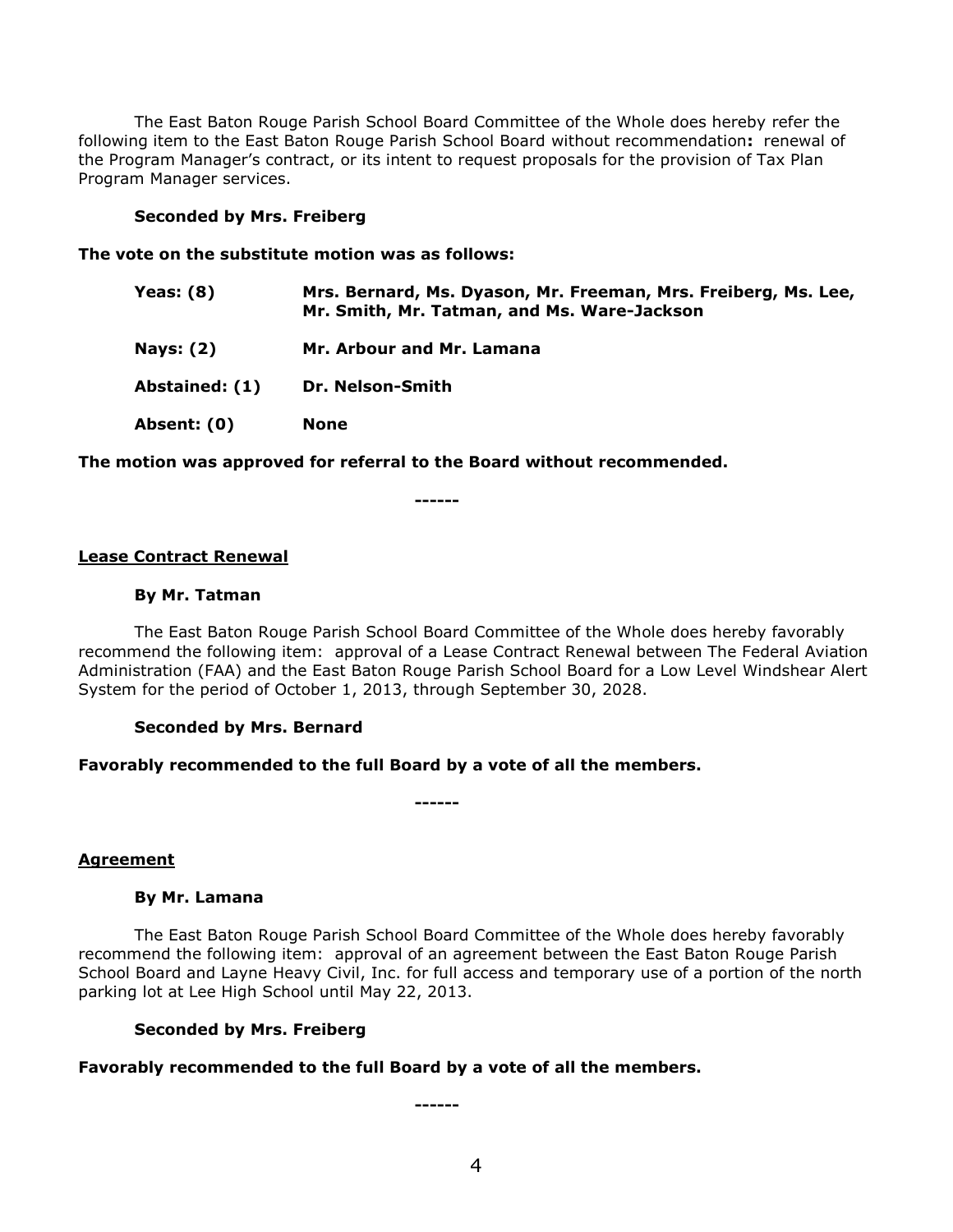### **Finance The following items were presented to the East Baton Rouge Parish School Board Committee of the Whole by the Superintendent and staff:**

# **Contract**

# **By Mrs. Freiberg**

The East Baton Rouge Parish School Board Committee of the Whole does hereby favorably recommend the following item: approval of a contract between the East Baton Rouge Parish School System and ECRA Group, for professional development services, including data analysis and reporting as part of a Comprehensive Assessment Program, for the Catholic Diocese of Baton Rouge, using Title II allocations in the amount of \$14,000.00 for the period of January – June, 2013.

## **Seconded by Ms. Ware-Jackson**

**The vote on the motion was as follows:**

| <b>Yeas: (10)</b> | Mr. Arbour, Mrs. Bernard, Ms. Dyason, Mr. Freeman, Mrs.<br>Freiberg, Mr. Lamana, Ms. Lee, Mr. Smith, Mr. Tatman, and Ms.<br>Ware-Jackson |
|-------------------|------------------------------------------------------------------------------------------------------------------------------------------|
| <b>Nays: (0)</b>  | <b>None</b>                                                                                                                              |
| Abstained: (1)    | Dr. Nelson-Smith                                                                                                                         |
| Absent: (0)       | <b>None</b>                                                                                                                              |

**The motion was recommended to the full Board.**

**------**

# **Renewal of Retirement Manager Agreement**

## **By Ms. Dyason**

The East Baton Rouge Parish School Board Committee of the Whole does hereby favorably recommend the following item: approval of the renewal of the Retirement Manager Agreement with VALIC Retirement Services Company through June 30, 2015.

# **Seconded by Mr. Freeman**

## **The vote on the motion was as follows:**

**Yeas: (10) Mr. Arbour, Mrs. Bernard, Ms. Dyason, Mr. Freeman, Mrs. Freiberg, Mr. Lamana, Ms. Lee, Mr. Smith, Mr. Tatman, and Ms. Ware-Jackson**

**Nays: (0) None**